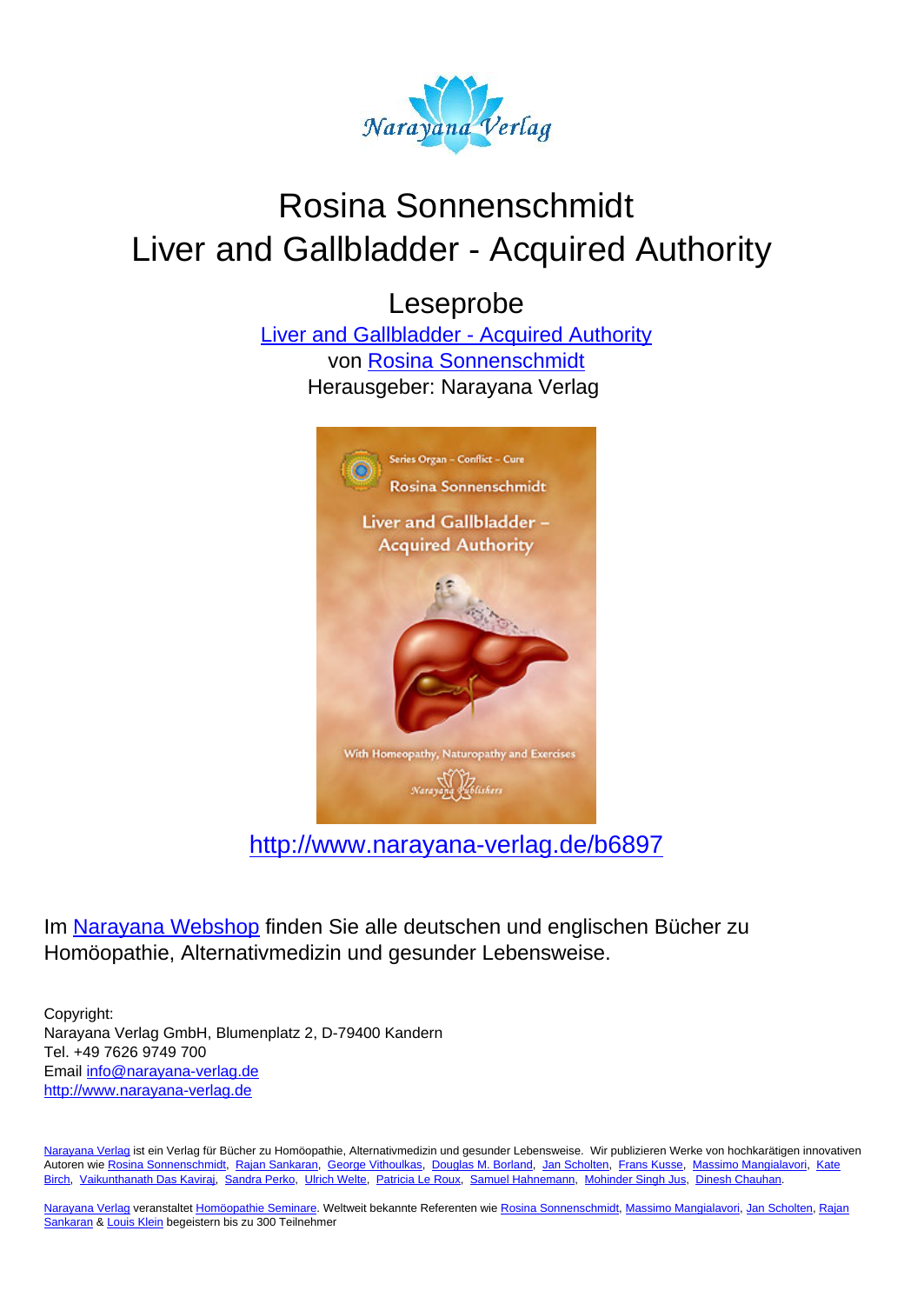## **Content**

| About this Series                                    | 2              |
|------------------------------------------------------|----------------|
| Preface                                              | $\overline{4}$ |
| 1. Liver Energy                                      | 6              |
| 1.1 The Symbolism of the Liver                       | 9              |
| 1.2 The Liver Temperament                            | 10             |
| 1.3 The Liver from a Spiritual Point of View         | 13             |
| 1.4 Liver and Gallbladder in the Chinese             |                |
| Law of Systematic Correspondence                     | 17             |
| 1.5 Liver and Gallbladder from an                    |                |
| Alchemical Point of View                             | 20             |
| 2. Liver and Gallbladder Issues                      | 28             |
| 3. Structure of the Liver                            | 32             |
| 3.1 The External Form of the Liver                   | 35             |
| 3.2 The Inner Architecture of the Liver              | 44             |
| 3.3 The Rhythm of the Liver                          | 46             |
| 4. A Holistic View of Liver Funktion                 | 50             |
| 4.1. The Liver as Queen of the Waters                | 52             |
| 4.2 From Carbohydrate to Will Power                  | 53             |
| 4.3 From Protein to the Inner Breath                 | 54             |
| 4.4 From Fat to Light                                | 56             |
| 4.5 From Detoxi cation to Clarity and Purity         | 60             |
| 5. Diseases of the Liver and Gallbladder             | 62             |
| 5.1 Embryonic Germ Layer Classification of the Liver | 63             |
| 5.2 A Miasmatic View of the Immune System            | 66             |
| 5.3 Drug-Induced Liver Disease                       | 74             |
| 6. Holistic Liver and Gallbladder Therapies          | 78             |
| 6.1 Suggested Diet                                   | 80             |
| 6.2 De-acidi cation and Detoxi cation                | 85             |
| 6.3 Passing Liver and Gallstones                     | 90             |
| 6.4 Homeopathy                                       | 91             |
| 6.4.1 Selected Liver Remedies                        | 98             |
| 6.4.2 Remedies for Gallstones                        | 104            |
| 6.4.3 Remedies for Ascites                           | 106            |
| 6.4.4 Schüssler Tissue Salts in Liver Therapy        | 107            |
| <b>End Notes</b>                                     | 109            |
| Appendix                                             | 110            |
| Biography                                            | 111            |

 $\sim$   $\sim$   $\sim$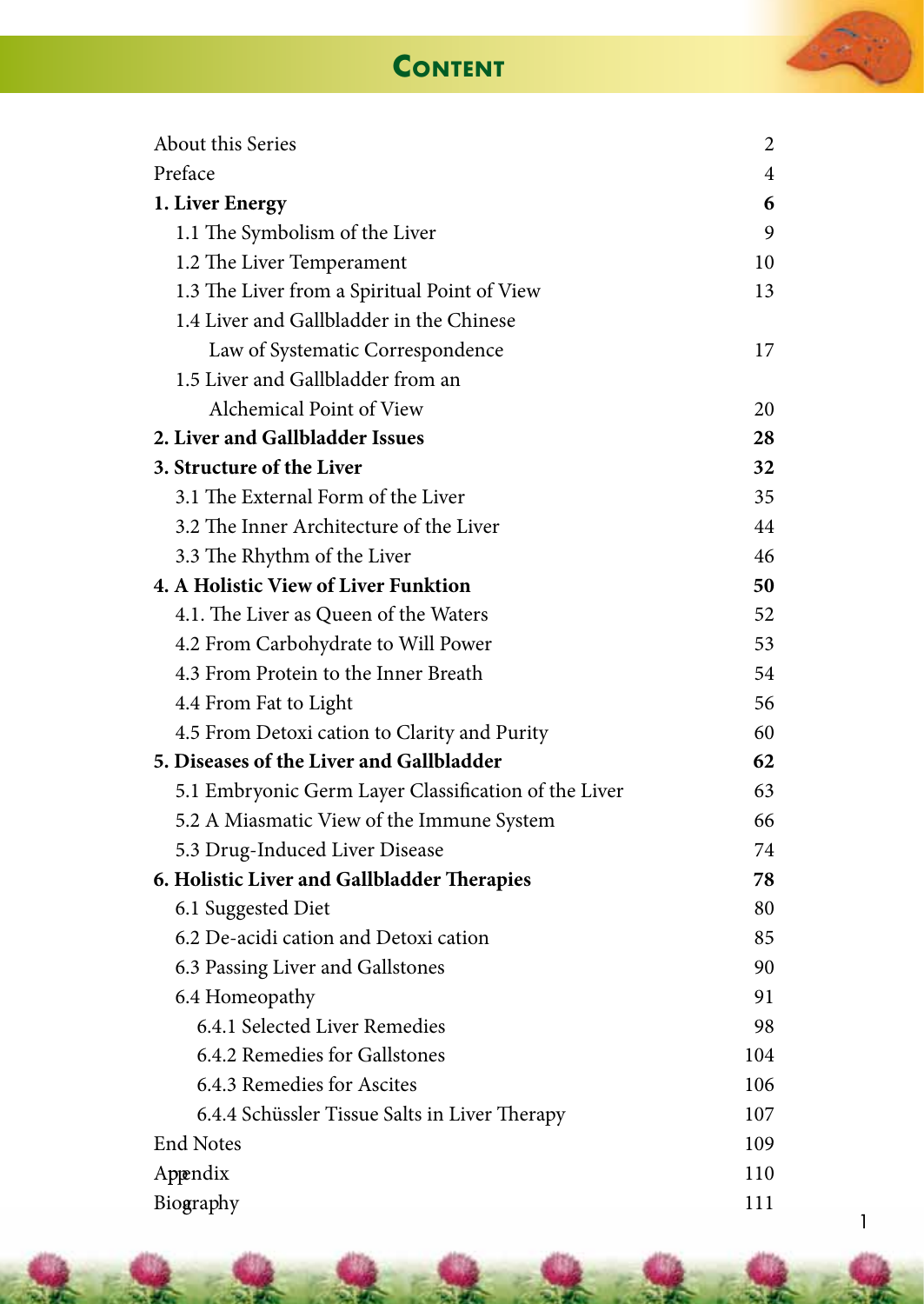## **About This Series**

 $\prod$ n my seminars and in the treatment of the<br>chronically ill, I attach great importance In my seminars and in the treatment of the to a holistic approach to disease process and cure. Without doubt homeopathy is central to this approach because it reaches every level of being and offers many ways of choosing remedies according to individual criteria. The therapist must be aware of the reason for prescribing a remedy, be it miasmatic, constitutional or therapeutic. However, over the last twenty years I have noticed a discrepancy between the claim of homeopathic treatment to holism and its disapproval of naturopathic and nutritional approaches.

In addition, the conflicts which are inherent in a physical manifestation of disease are given too little attention. Everywhere I hear the message 'The single dose will do it'. To me, this has overtones of complacence and ignorance. And then there are the endless rules and warnings about all the things which can prevent, falsify or antidote the remedies – in these I detect fear and uncertainty.

For me, healing is the way towards freedom of the spirit, leading away from the restrictive energy of prohibitive rules, fears, constraints and suppression. A free spirit trusts in itself and the laws of nature, which the human body mirrors. To immerse oneself in the teachings of nature is to be filled daily with wonder and humility. The way that body and spirit heal together completely overshadows all the remedies and procedures that we in the healing professions have ever found.

This is an uncomfortable thought, as we think we know better than nature – and for this attitude we pay a yearly increasing price in the form of ever more complicated and destructive diseases.

- There are deeper reasons for a disease manifesting itself in an organ.
- The level of consciousness creating thought patterns is intimately linked to emotional and cellular vibrations. This is why a disease manifests exactly where there is optimal resonance between energy and matter.
- In a state of health, all the organs in the system resonate together in synergy.
- Like in a piece of music written in part harmony, the cells associated to each organ have their own voice – or their own frequency of resonance.
- The common bond between the individual cellular resonance of the organ, emotions and thought patterns form a human issue or potential. This can develop into either a conflict or a resolution – can cause disease or cure.
- Conflict and resolution are to be found in exactly the same place. The process of resolution is the actual healing process. It is not enough to know the solution; it must be experienced and lived through.
- The human body is an organism with highly intelligent self-regulation that triggers healing mechanisms which I regard as biological solutions. However a biological solution does not bring cure of itself. Only an intelligent solution backed by the whole consciousness can bring about cure on the mental, emotional and physical planes.
- Every chronic disease begins with a harmless human issue – most often to do with the skin in a real or broader sense – that could not be resolved either mentally or emotionally. Because of this lack of resolution, the issue grows and becomes more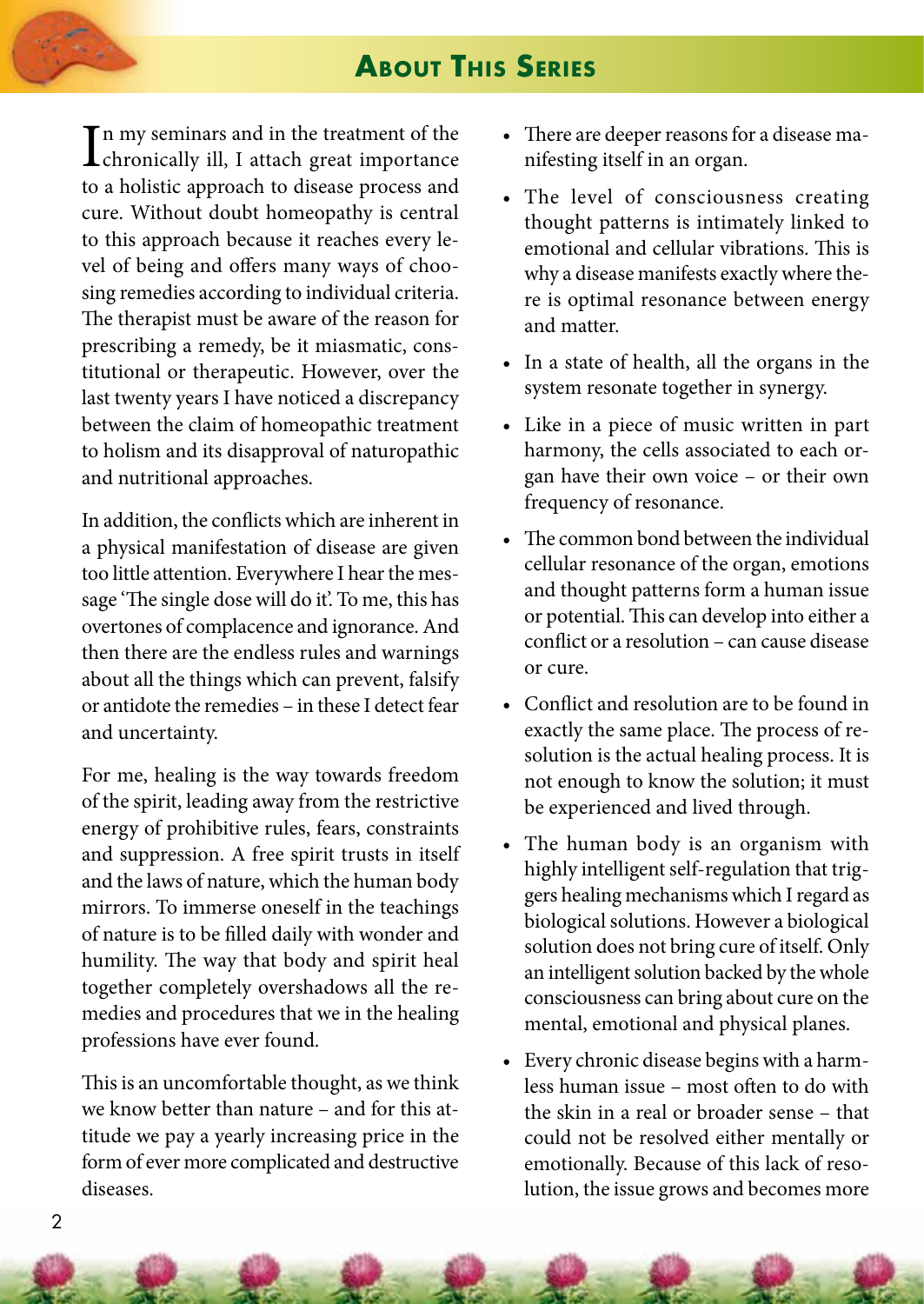### **About This Series**

entrenched and gradually results in the corresponding cellular manifestation. The human energy body uses the most appropriate compensation strategies to survive.

• I see it as my role as a therapist to help the patient physically, emotionally and mentally on his step by step journey from the most serious manifestation of disease. The whole energy body moves to a higher level until the disease at last leaves it through the skin.

At the beginning of my career as a therapist, these realisations led me to the sources of Traditional Chinese Medicine with its law of systematic correspondence. Over the course of 4500 years, an ever more sophisticated view developed in which an organ system/meridian and a mental/emotional issue form an inseparable whole. Life takes place in rhythms and cycles steered by diametrically opposed forces (Yin and Yang). These realisations were arrived at without the aid of microscopes, ultrasound, brain tomography and the dissection of corpses. Through the mastery of observation alone (as above, so below, as within, so without) the Chinese created a unique law of systematic correspondence, which has retained its relevance to this day.

This wisdom is concentrated in the engagingly simple symbol of Yin and Yang. The law of systematic correspondence and the relationship between organ, conflict and resolution have formed the basis of my work in Homeopathy.

The circular consciousness of the old systems of medicine helps me not to slip into the linear thinking of 'symptom, remedy, symptom, remedy', which is sadly prevalent in Homeopathy, but rather to perceive and treat the varied levels of being of the person and his organs.

Apart from the Chinese correlation between organ, conflict and resolution and the mythological /alchemistic view of the organs, I also integrate – of course - the discoveries of neurobiology and brain research through which in particular, the relationship between organ and conflict is and has been intensively examined.

The structure and content of each volume is organised so that therapist and the layman alike can profit from it. The following themes are covered:

- The organ system from a spiritual and physiological viewpoint
- Diseases associated with the organ
- The mental and emotional issues of the organ system.
- Organ-related conflicts and their resolution.
- Miasmatic, therapeutic and constitutional Homeopathy
- Nutritional advice
- Naturopathic therapies

In the volumes of this series, the emphasis on individual issues may be different, but they always form a fluid, dogma-free, flexible, spiritual whole which, it is my hope, will inspire colleagues to their own ideas and deeds.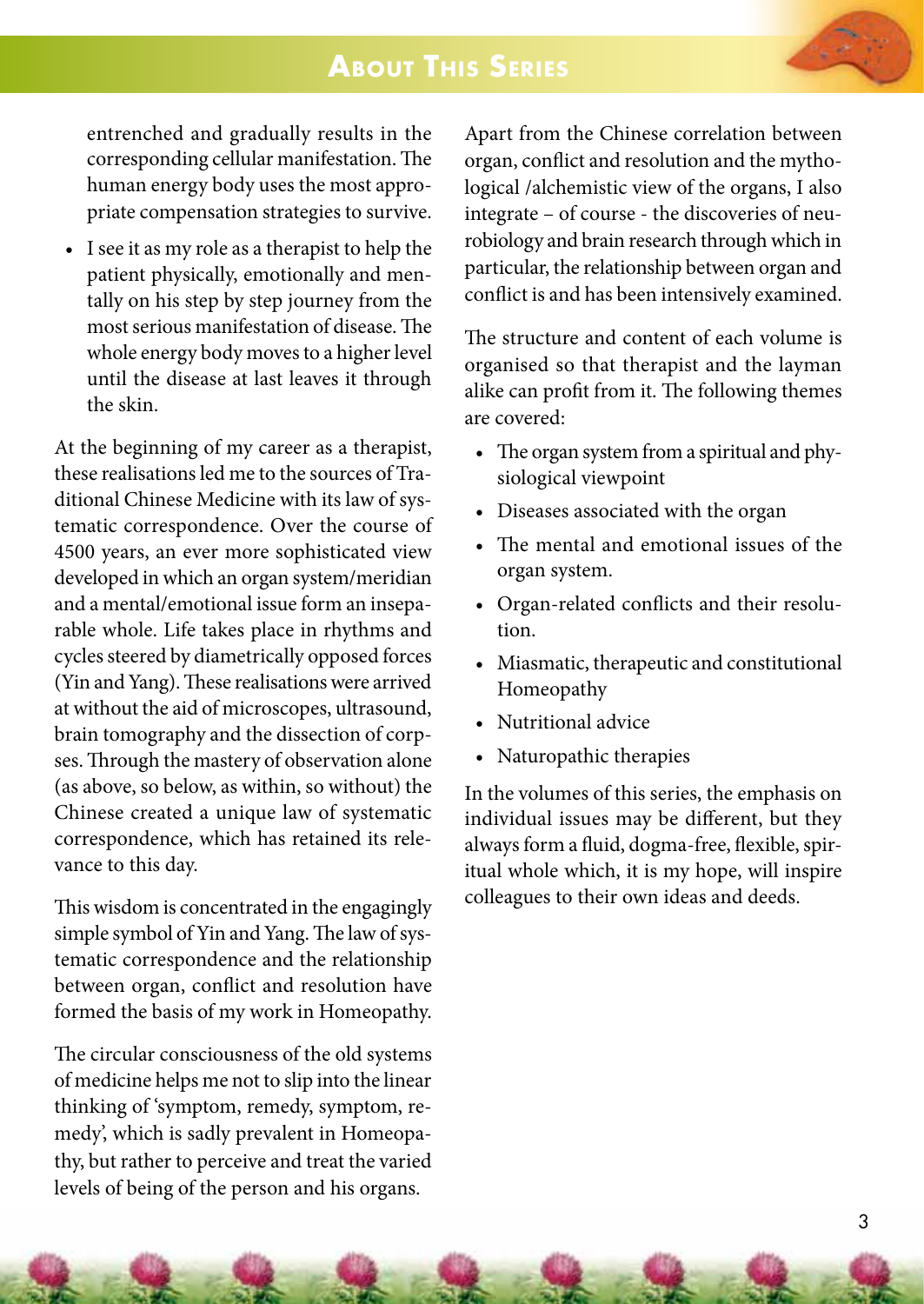### **Preface**

 $B^{\text{efore I go into detail about my own}}$ <br>  $f^{\text{limens I will be the number of times in the time}}$ of liver and gallbladder, I would like to let one of my favourite homeopaths speak, as it was he, the English doctor James Compton Burnett (1840-1901), who most inspired me to regard organ systems holistically:

*If Homeopathy is to continue, we must look the question of what lies behind the symptoms squarely in the eye so that we treat not only the symptoms homeopathically, but above all the disease in its essence. In other words, it will not be enough to find the simillimum of the symptoms, but as soon as that is found, we must ask the pertinent question "Is this symptomatic simillimum also homeopathic in relation to the anatomical kernel of the disease itself?" Organs are organisms within an organism: smaller systems within a larger system. They have a particular individuality, both in relationship to their function and their diseases. The liver is such an organ: it can be made ill by the body, but it can also make the body ill. Body and liver react to each other…*

*I have said for a long time that Organopathy is elementary Homeopathy and that… Homeopathy necessarily includes it.*

> Burnett, Diseases of the Liver

It is the aim of this volume to view and treat the liver and its associated organ the gallbladder holistically, which naturally includes both miasmatic homeopathic and naturopathic treatment. I regard good nutrition as part of naturopathic treatment, as most problems that lead to chronic disease start with the diet. However, above and beyond reflecting on organ remedies, the book will try to understand

the inner essence of liver and biliary function and their diseases. In this process of approaching the inner being of liver and gallbladder problems, I am also interested in the miasmatic consciousness, the cause of the disease which is manifesting mentally, emotionally and physically. My approach is creative, associative and sometimes perhaps even bold. But it should be permitted to look at everything concerning the liver and gallbladder both conventionally and unconventionally so that we at least approximate the incredible creativity of the liver.

The title of this volume will probably raise the question "Is there anything other than acquired authority? Are there different kinds of authority?" Yes there are. The heart stands for natural authority. Everyone has their own personal power which radiates from them. But everyone also works on their own power throughout their life so the quality of it changes. I assume that in their heart of hearts everyone wants to change for the good. However, this wish can be confined in such narrow constructs, held prisoner by the vices of jealousy, avarice, lust and greed, that it manifests negatively.

On the other hand, every attempt to become the person one really is allows one's personal authority to mature. The question is – and this is a major theme in therapy – whether and above all how a person is living in his power. How is the person putting his authority into action? Is he weak inside and compensating by exercising his power over others? Is he abusing his authority? Has he released his inner power and is his authority thus naturally accepted?

Throughout our treatment of the liver we must address these questions, which concern us all because nothing is worse than authority which compensates for its weakness by posturing and makes other people small and abuses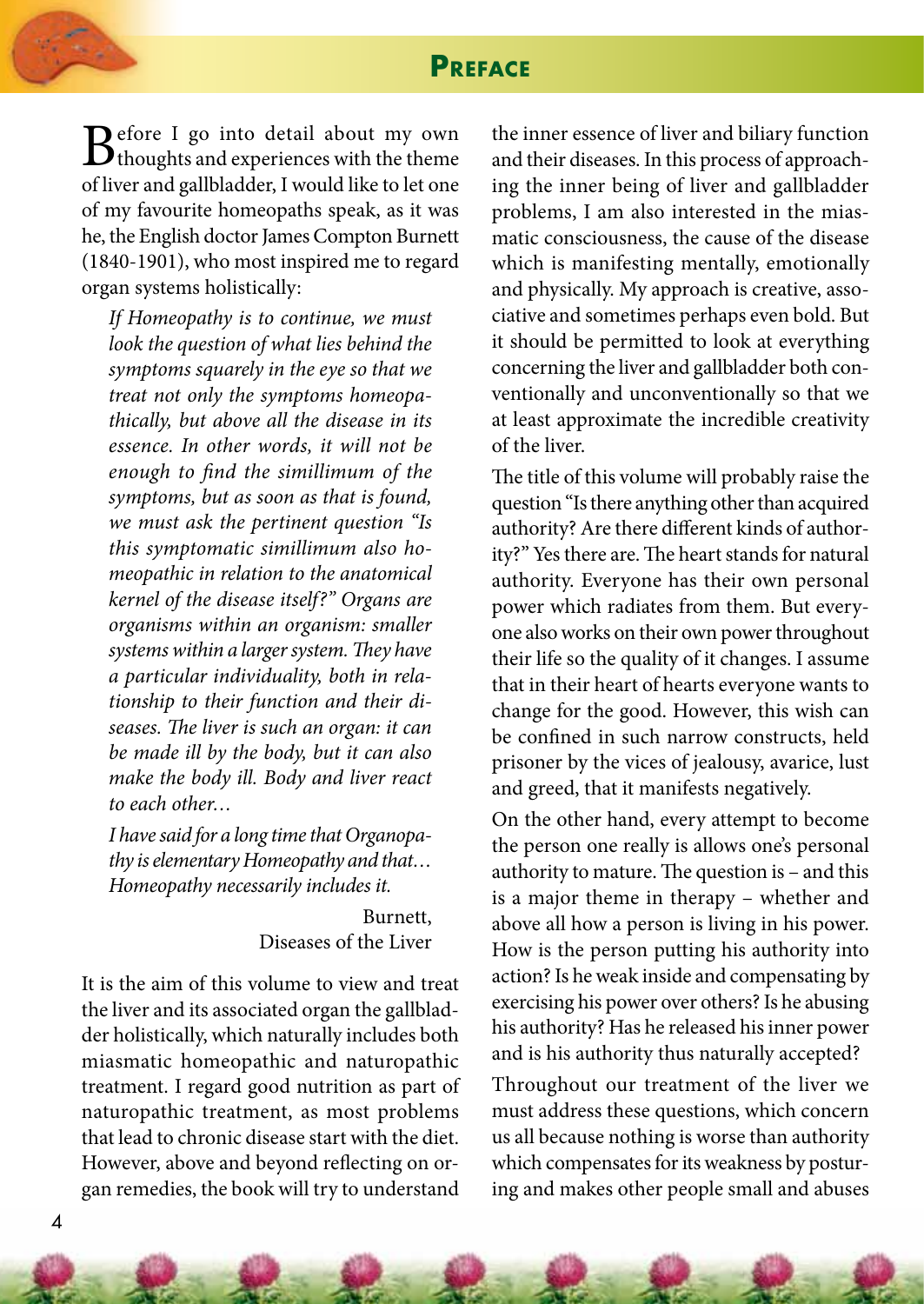



or tortures them. Throughout the history of mankind it was always 'little men' or self-important pipsqueaks who instigated the blood baths which ensured their fame for millions of deaths. The truly great are powerful inside and go their way without violence. They radiate an authority that is accepted. Although the heart is the seat of natural authority, in order to embody it naturally and with awareness, it is necessary to undergo a process of becoming aware during which one acquires the power which one actually already had. This is the case for every journey towards spiritual realisation: one becomes aware of what is already there. In relation to the organ systems one can say: Good liver energy leads one into the power of the heart.

The following are further liver and gallbladder themes:

- Creative power
- Humour
- Aggression
- Instinct, intuition
- Imagination
- Orderliness
- Strength lying in tranquillity
- Lust for life, enjoyment

All of these themes lie within the polarity of 'lack' and 'abundance'. The journey between the two is the healing process to which we aspire with all chronic disease. The purpose of this book is for therapists to become aware of this because nowadays we are dealing mainly with chronic diseases which are tending to become more and more destructive. We can no longer afford to ignore the fact that liver function is at the heart of every chronic disease. The liver is the collection place for valuable nutrients thanks to the careful processing of food, but also the dumping ground for the effects of poor nutrition, restlessness, greed and addiction to medication. Because it is very capable of regeneration, it takes a lot for the liver to suffer and it is for this reason that we pay it a lot of attention in holistic therapies.

In the treatment of cancer we are seeing an increase in the phenomenon of oedema, either in the abdomen (ascites) or the pleural cavities (hydrothorax). This is as a result of chemotherapy and the unresolved issue of abandonment in both of which the liver has major involvement.

With this volume of the series I hope to raise the awareness of homeopaths to liver themes and treatments.

The delusion that naturopathic interventions, coffee, camphor or essential oils could jeopardise homeopathic treatment is not realistic. Most of our chronically ill patients are already so clogged up, over-acidified and poisoned by medication, artificial food stuffs and environmental pollution that they are approaching a still-stand of the regulatory system – so what difference are a few cups of coffee or a couple of drops of eucalyptus oil going to make? It is amazing that homeopathic remedies can work at all in this dis-advantageous terrain. We live in times of immense negative creativity and destructiveness and if we want to be equal to the illnesses of our times, we must be healingand solution- orientated and cast off restrictive doctrines.

With this volume I also hope to inspire naturopaths to treat the chronically ill holistically and to look into the homeopathic theory of miasms. Because I always try to see the detail in the whole and the whole in the detail from different points of view, I hope that this work will please both the general reader and the student of the healing arts.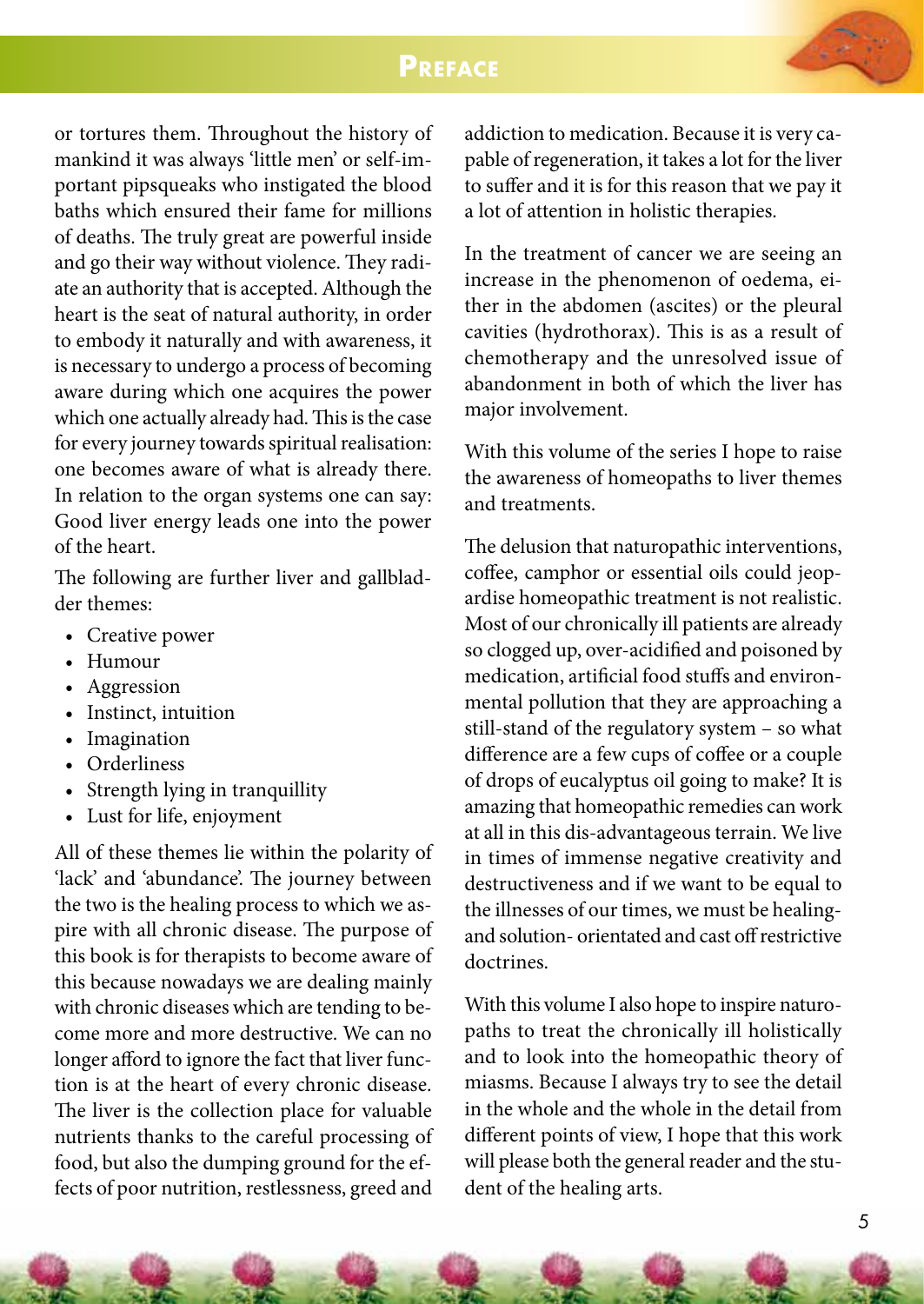

### **1.1 The Symbolism of the Liver**

The Chinese have created a wonderful figure to symbolise healthy liver energy which, often mistaken for the Buddha, has a connection with the nature of spiritual teaching in Zen Buddhism. This is the god of happiness, "Hotei" who also represents an enlightened being who "gives freely and takes freely" as is written in a Zen Koan.<sup>3</sup>

Freedom and happiness belong together and to experience them both, one needs spiritual awakening which is called "Buddhi" in Sanskrit. The bare belly stands for the "laughing liver", the vessel in his hand contains healing herbs and symbolises health, the rucksack symbolises simple needs – all his possessions fit into one bag – he is independent and can go

3 The literal translation of Koan is "Sign or Announcement" and it means that what one experiences at the point of spiritual enlightenment is obvious, accessible to all and completely self-explanatory. A Koan is used as the focus for a Zen meditation and is to be experienced and demonstrated, not talked about.

wherever he likes. The necklace stands for external decoration and inner beauty. The raised arms show the inner freedom and invulnerability of the great I AM. Yes, and the laughter – it's catching and expresses pure joie de vivre, humour and vitality. He who laughs cannot be manipulated. Laughing is a sign of inner power and health, as all organs are massaged and brought into the same rhythmic resonance. With every breath, the heart in particular, above the diaphragm, and the liver below it, are moved. The upper part of the liver (Pars Affixa) is joined to the diaphragm so the liver must change position with every breath. The liver is used to the movement of the in and out breath. The intensity of the movement of the diaphragm depends on whether one breathes fast and shallow or deep into the pelvis. The more intense the movement, the better it is for the heart and liver. Laughing and sobbing cause the diaphragm to shake most.

*It is a fact that our air and our cheerfulness in our social life depend most particularly on the state of our liver.*

Burnett, ibid, P. 62





Figure 1, 2 and 3 Hotei

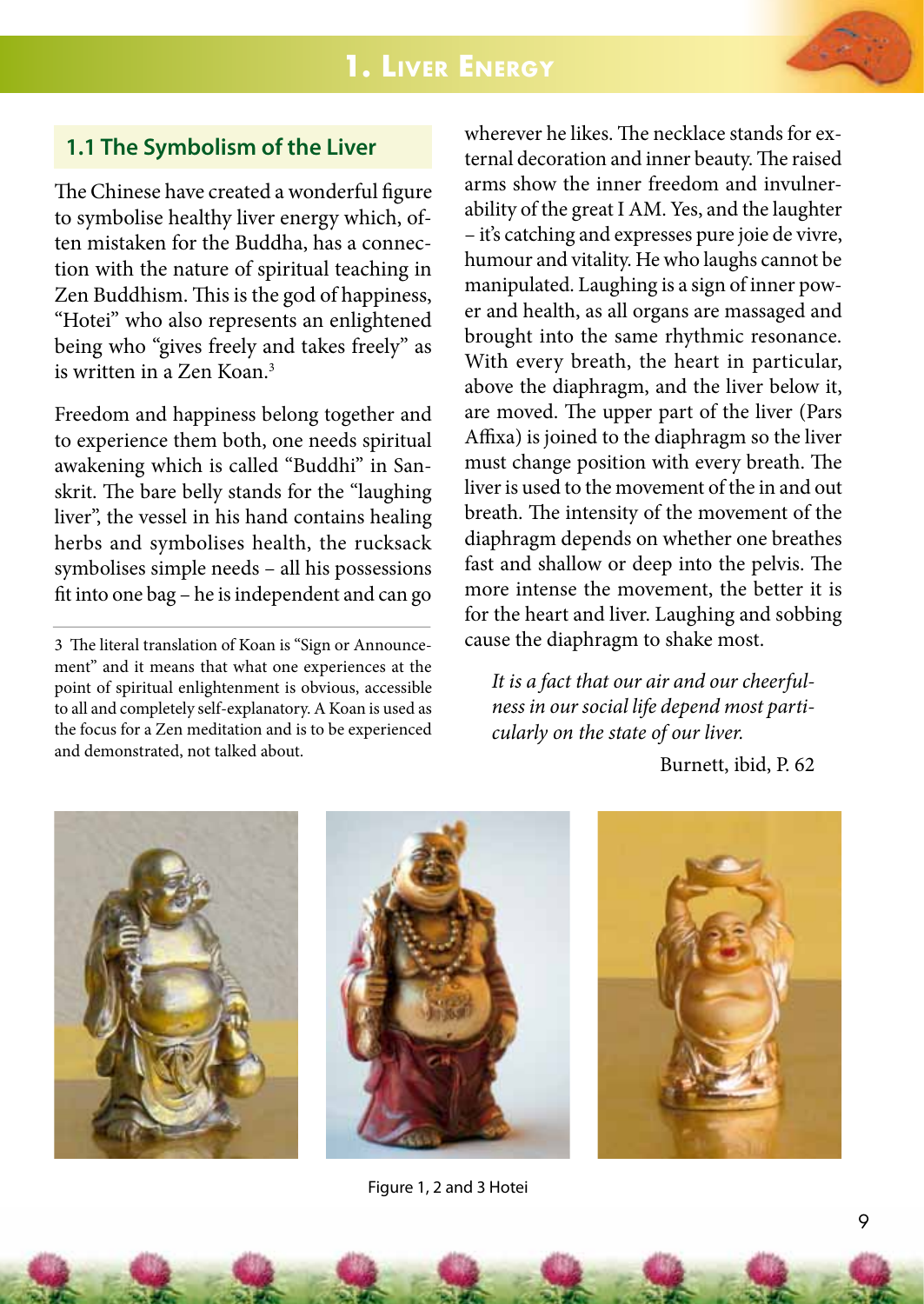## **1. Liver Energy**



So we have it in our culture too! Cheerfulness, sociability and happiness flow from the liver.

It is telling that the god of happiness is not portrayed as a thin and earnest ascetic, but rather as a person who draws on his fullness and is happy in body and soul. His laughter and his deeds are indeed "fresh from the liver".

As this symbolic figure so clearly expresses the extroverted energy and power of the liver, I will introduce the following chapters with words from one of the most famous Zen masters: Han Shan or Cold Mountain, and portray him as Hotei. In the seventh century he was famous for his laughter and his happiness, which he spread wherever he wandered and taught.

#### **1.2 The Liver Temperament**

The doctrine of temperaments has acknowledged the interrelationship between body and soul since the Roman era. By observing differences in psychological excitability and their expression in the physical constitution, four underlying types were defined. The four temperaments go back to Galenus or Galen of Pergamum (129 AD –199 AD), the Greek personal physician to Roman Emperor Marcus Aurelius, who in turn took up Hippocrates' (460 BC – 377 BC) doctrine of humours. According to the doctrine of humours, there is an unequal mixture of the four basic bodily substances: blood (lat. Sanguis), phlegm (lat. Phlegm), gall, or yellow bile (lat. Chol), and black bile (lat. Melaina chole). Galen's doctrine of humours was the basis of medicine for over 1600 years, until well after the Middle Ages, and was also the greatest hindrance to its development. Compared with what we

actually want to achieve, that which holism encompasses, the Hippocratic Oath and the doctrine of humours look rather thin. Even at the time of Samuel Hahnemann, there were still many adherents to the outdated doctrine of humours, who with their bloodletting, urine examination, enemas and mercury washes were fixated on secretions. They followed reductionist theories similar to that of pharmaceutical medicine, which was to come many years later with its antibiotics (lat. "against life"). Against the background of the persistent doctrine of humours we can measure the genius of Hahnemann, who was the first in western medicine to develop a holistic anamneses, diagnosis and concept of cure.

Nevertheless, the doctrine of humours remained and was often taken up by scientists in the form of the doctrine of temperaments. It is interesting for us that this doctrine is connected directly to the sphere of action of the liver and of the gallbladder and also to the four temperaments. Whilst the four temperaments are never seen completely unadulterated, they are still very easy to recognise in people. As we shall see, the number four is very important. It is no coincidence that the liver comprises four lobes and that the four temperaments reflect liver and gallbladder function.

The dynamics of this are interesting: The melancholic and phlegmatic temperaments are characterised by sustained heaviness of mood and slow but strong reactions. It is in the nature of these temperaments to be resistant to change and to have difficulty letting go of certain experiences and events.

The melancholic temperament tends to great seriousness and tension and of all the tem-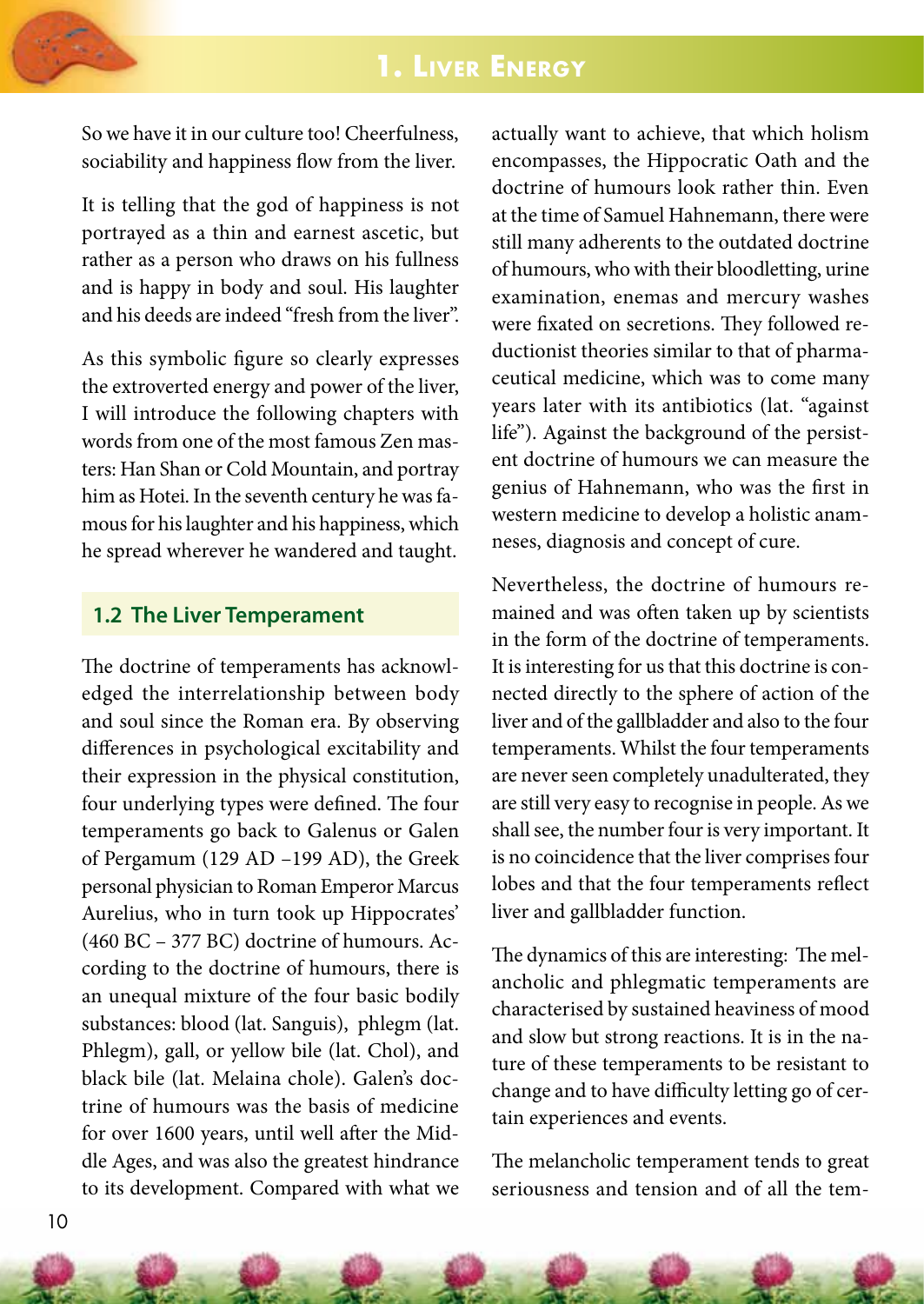

– stress over a long period of time is necessary for this to happen. We say that someone is 'tired to the bones' and that is the kind of stuck situation which resonates with the liver and gallbladder cells and to which they react. The examples given demonstrate situations of permanent stress, and anyone who has lived in similar circumstances will know how difficult it is to free oneself from these attachments and dependencies.

#### **Example 2**

A family conflict can arise when there is, for example, a family business that the son is meant to take over. But the father undermines the son's authority, can't let go of his senior position and makes the junior boss feel that he doubts his ability. This is another unhappy situation which suppressed anger and aggression only makes worse. Instead of sorting things out, they indulge in unspoken rivalry. The suppressed liver chi leads to the build-up of bile and liver weakness.

Whatever the issues behind liver and gallbladder problems may be, the central intelligent solution is always to work with reconciliation combined with new ways of working with the body (eating, chewing, digesting etc.), which eliminate biological conflict and have a regulatory physical effect. Furthermore all forms of creative psychotherapy and family therapy can be of use. Body and soul must always be integrated in the healing process so that the patient can consciously experience changes in thought, word and deed.

*Does my body exist or not? Am I or am I not? Absorbed in the contemplation of such questions I sit leaning against the rock whilst time passes. The green grass sprouts between my toes, The red dust settles on my head. Already people of the world are coming To offer fruit and wine at my death-bed.*

Han Shan, S. 134



Figure 6 Hotei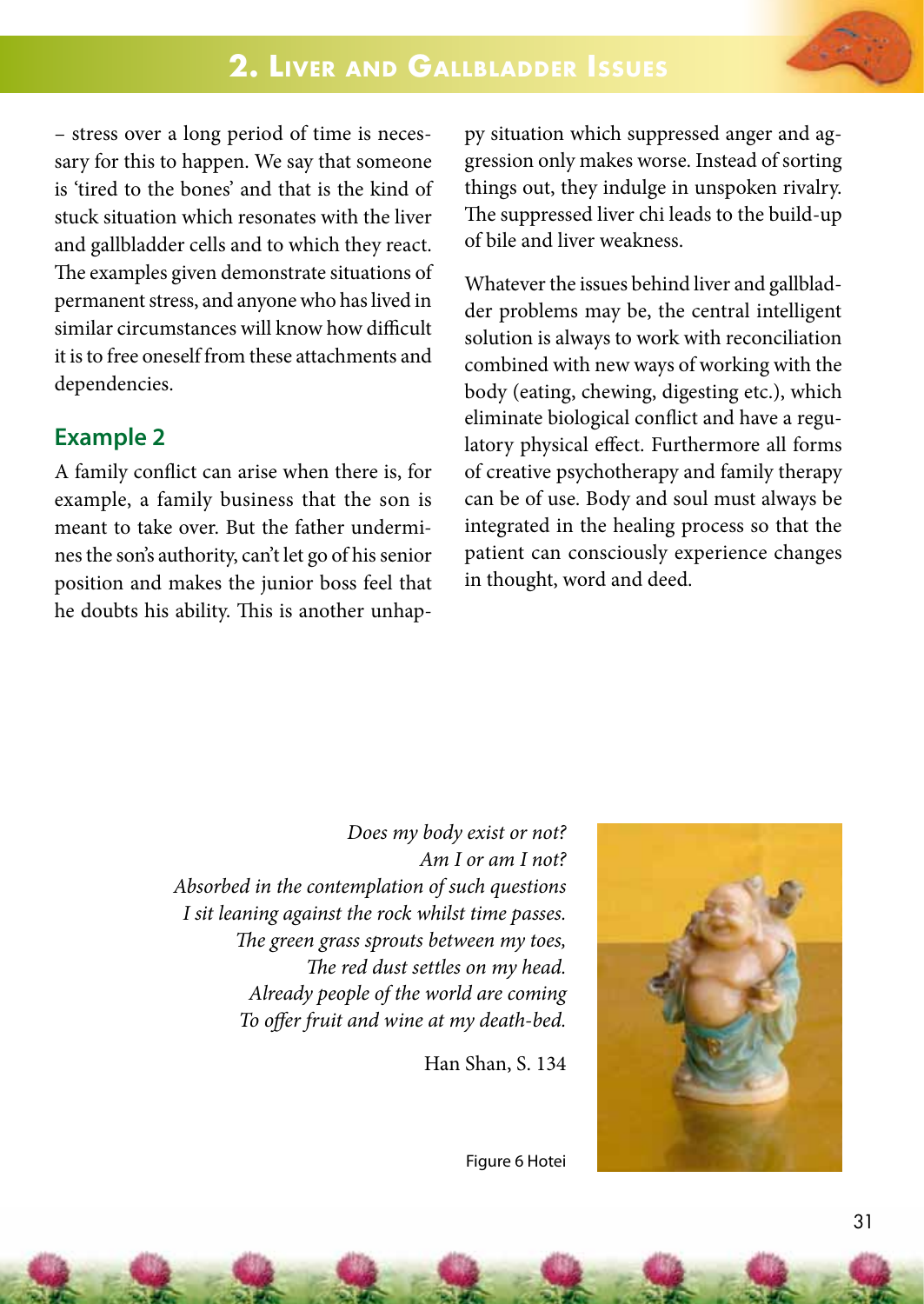the laughing God of Luck Hotei for the idea of putting rhythm into therapy plans - Hotei who enjoys life and can let things be.

#### **6.2 De-acidification and Detoxification**

There are as many methods for deacidifying and detoxifying the body as there are diets. Diet and detoxification are described one after the other in this book, but they may by no means be seen as separate treatments. A balanced diet does not make the body acidic and does not clog it up. For this reason a cure to reduce the body's acidity and to detoxify it is necessary at the beginning of the therapy, and may be necessary again until the body has regulated its pH level.

I also had a funny experience concerning this theme.

I came across an alternative practitioner who ran a health food shop next to her practice. On her sign were the words ' De-acidifying for 40 years (Ich entsäure seit 40 Jahren). Smiling at this statement because in German it could mean 'I have been getting less cross for 40 years' and wondering what she must have been

like before, I entered the shop and encountered a little grey mouse of a woman. She looked at me suspiciously and whilst I studied many healthy products she prowled around me as if I were her prey. At last she asked in a nasal voice if she could help me and the following dialogue ensued:

*Looking at you I can see your body is too acidic.* Is that so?

I have been de-acidifying for 40 years! (meaningful undertone)

Really?

*Yes, it's important to constantly deacidify!*  (threatening look that provokes my liver devil) Could it be that you have been de-acidifying 39 years too long?

The lady recoiled.

I left the shop without buying anything and said in farewell:

From my heart I wish you joy in life so that you aren't so sour any more.

Yes, those doctrines and fixed ideas! They call in the uric acid diathesis and everything turns to stone.

*Why is this person still so restless? He even condemns the place the oracle gave me to live in: Contaminating fumes threaten from the south, Bitter frost and storms prevail in the north. This wasteland is completely uninhabitable: You cannot drink from the poisonous rivers. My soul constantly wanders home, Nibbles on the mulberries in the garden of my family home.*

Han Shan, P.128



Figure 38 Hotei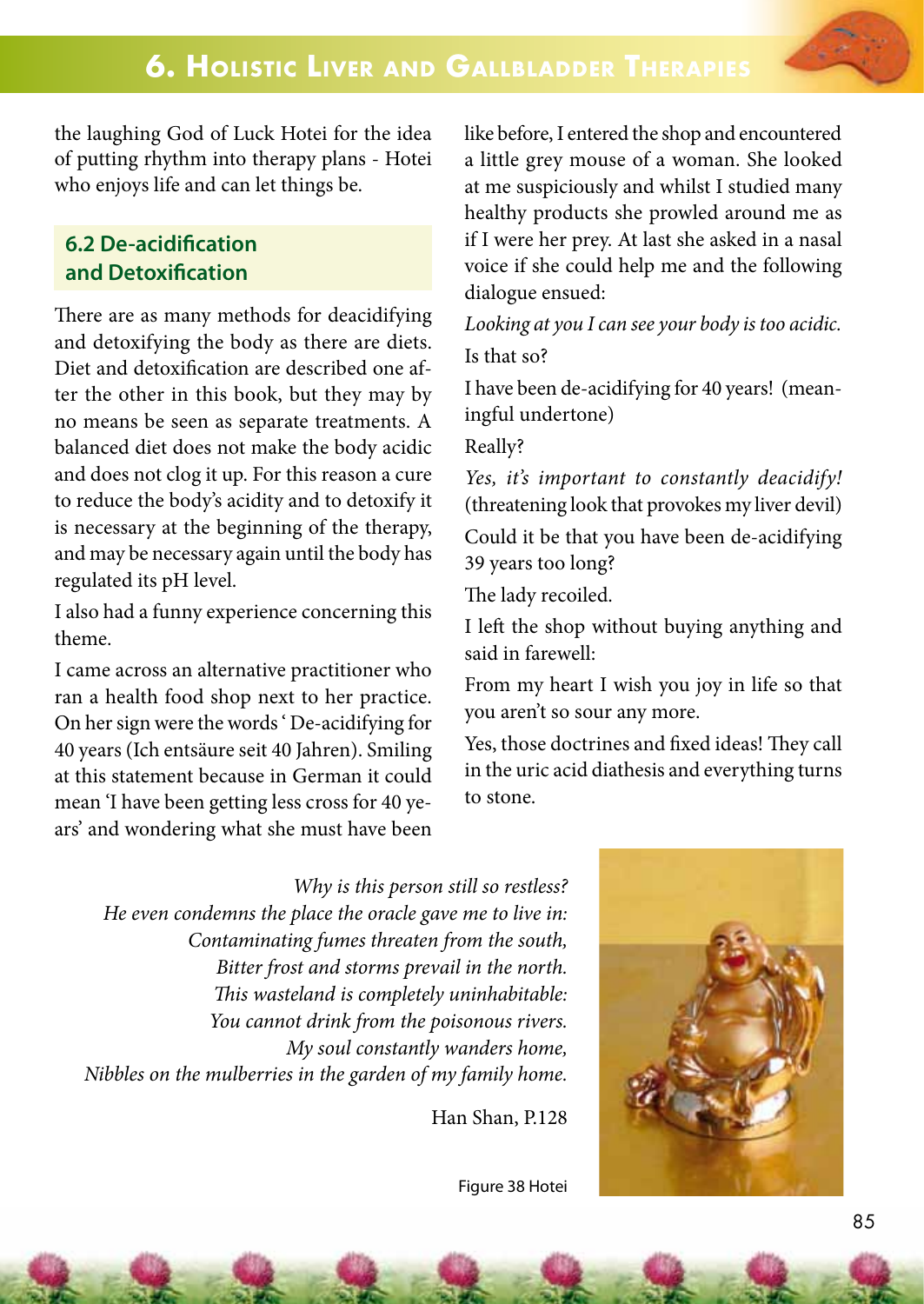

# **6. Holistic Liver and Gallbladder Therapies**

| Condition                                                                                             | Causes/Aetiology                                                                                                                                                                                         | Symptoms                                                                                                                                     | <b>Remedies/Measures</b>                                                                                                                                                                              |
|-------------------------------------------------------------------------------------------------------|----------------------------------------------------------------------------------------------------------------------------------------------------------------------------------------------------------|----------------------------------------------------------------------------------------------------------------------------------------------|-------------------------------------------------------------------------------------------------------------------------------------------------------------------------------------------------------|
| Hepatocellu-<br>lar carcinoma<br>(also called<br>malignant<br>hepatoma),<br>malignant liver<br>tumour | CANC <> SYPH<br>Mutation of<br>liver cell epithelium.<br>Secondary to liver<br>cirrhosis                                                                                                                 | Symptom free or very<br>many abdominal<br>complaints, weakness,<br>cachexia                                                                  | Miasmatic cancer therapy                                                                                                                                                                              |
| Knots of hepa-<br>tocytes                                                                             | CARC <> SYC III<br>Hyperplasia of<br>liver cells which are<br>not surrounded<br>by connective tis-<br>sue, compromises<br>neighbouring<br>paranchyma                                                     | Congestion of portal<br>vein                                                                                                                 | Liver cleanse<br>Perh                                                                                                                                                                                 |
| Liver metas-<br>tasis                                                                                 | <b>CARC Result of</b><br>primary tumours in<br>alimentary/diges-<br>tive tract, spread<br>through portal<br>vein system. Lung,<br>breast, and thyroid<br>cancers spread<br>through the hepatic<br>artery | Symptom free or very<br>many abdominal<br>complaints, weakness,<br>cachexia                                                                  | Miasmatic cancer therapy                                                                                                                                                                              |
| Liver abscess                                                                                         | <b>DRUG Effects</b><br>of appendicitis,<br>chronic bowel<br>disease, gallstones,<br>tooth infections (!)                                                                                                 | Alchoholism, diabetes<br>mellitus. Infection with<br>E. coli, Enterococcus,<br>Klebsiella<br>Pneumonia,<br>Streptococcus,<br>Staphylococcus, | Fl-ac, Hep, Ins, Kal, Lach,<br>Lyc, Med, Merc, Merc-c,<br>Nux-v, Pyrog, Sil, Ther                                                                                                                     |
| Atrophy of the<br>liver                                                                               | <b>SYPH Result of</b><br>alcoholism, drug<br>addicition                                                                                                                                                  | General ill-health,<br>liver pain, pain in whole<br>body, nausea, loss of<br>appetite, susceptibility<br>to infection                        | Anan, Aur, Ben-d, Bry,<br>Calc, Carb-v, Chel, Carc,<br>Chinin-ar, Chion, Cupr,<br>Flac,<br>Hydr, Lach, Lyc, Merc,<br>Mur-ac, Nat-m, Nat-s,<br>Nitac,<br>Nux-v, Phos, Plb, Sulph,<br>Syph, Tarax, Thea |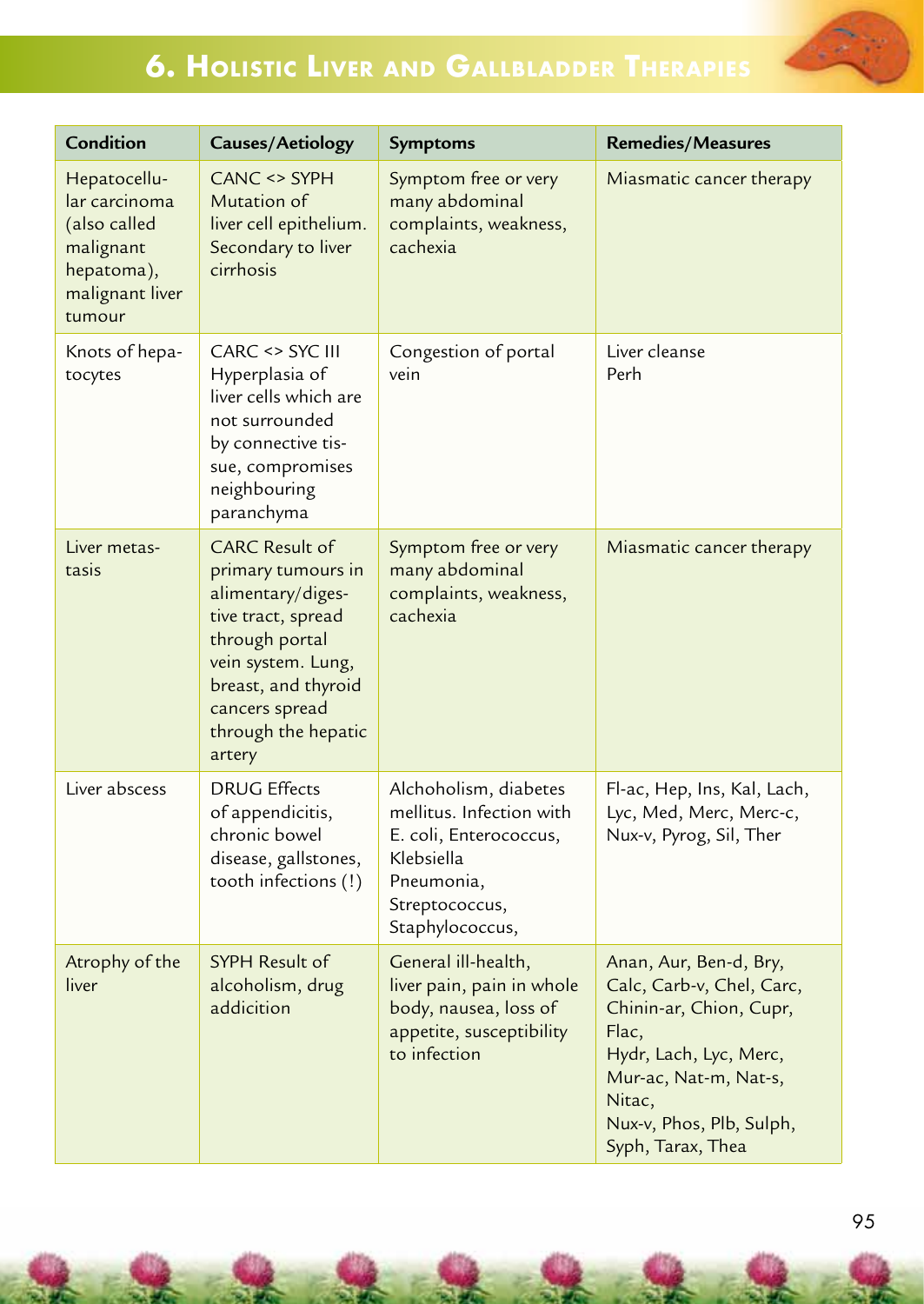

We can give this all-encompassing remedy as an organ support or combine it with another remedy in a miasmatic prescription. Anything is possible, as long as we are sure with which intention we are prescribing it.

Here is a list of the other important liver remedies.

| <b>Remedy</b>                                                 | Indication                                                                                                                                                                                                                                                                                                                                                                                                                                                                                                                                                                 |
|---------------------------------------------------------------|----------------------------------------------------------------------------------------------------------------------------------------------------------------------------------------------------------------------------------------------------------------------------------------------------------------------------------------------------------------------------------------------------------------------------------------------------------------------------------------------------------------------------------------------------------------------------|
| Acetylsalicylsäure<br>Acetyls-ac                              | Antipyretic (lowers temperature), analgesic (relieves pain), antiphlo-<br>gistic (reduces inflammation), inhibits thrombocytic function. Used<br>for pain, fever, rheumatism, as prophylactic against heart attack and<br>stroke, circulatory disturbance.<br>agranulocytosis, erythropenia, fibrinolysis, Leukopenia, Lymphopenia,<br>Pancytopenia, Thrombopenia, Thrombocytosis.<br>Aplastic anaemia, iron deficiency anaemia, haemolytic anaemia, brittle<br>blood vessels. Bleeding in/from retina, bladder, bowels, brain, lungs,<br>stomach, mouth, kidneys, uterus. |
| Anantherum<br>muriaticum<br>Anan (cuscus grass or<br>vetiver) | Icterus, many chronic skin problems. Cancer of breast, cervix, bowel,<br>glands.<br>Atrophy, hardening and inflammation of liver                                                                                                                                                                                                                                                                                                                                                                                                                                           |
| Aureomycin<br>Aureom                                          | Cytostaticum. Contains active ingredient chlortetracycline. Antibacte-<br>rial. Loosens mucous. Used as ointment in skin infections, decubitus<br>(bedsores), treatment of wounds. Chronic bronchitis, cystic fibrosis.<br>Treats: Eosinophilia, leukopenia, thrombopenia. Aplastic anaemia,<br>brittle bones, cachexia. Effects of chemotherapy with aureomycin                                                                                                                                                                                                           |
| Azathioprin<br>Azath                                          | Antimetabolite (inhibits cellular metabolism). Suppresses immune<br>system(eg after organ transplant), autoimmune diseases, rheumatism,<br>leukopenia, thrombopenia.<br>Granulocytopenia, leukopenia, lymphopenia, pancytopenia. Megalob-<br>lastic anaemia. Cirrhosis of liver. Effects of immune suppressants.                                                                                                                                                                                                                                                           |
| Badiaga, Bad (fresh-<br>water sponge)                         | Scrofulous diathesis! Extreme weight loss due to chronic biliary prob-<br>lems, dyspepsia, hyperatrophy of right liver lobe                                                                                                                                                                                                                                                                                                                                                                                                                                                |
| Blatta americana<br>Blatta-a (American<br>cockroach)          | Acerbic type, lazy. Liver congestion, yellow sclera                                                                                                                                                                                                                                                                                                                                                                                                                                                                                                                        |
| Carduus marianus<br>Card-m<br>(St Mary's thistle)             | Swelling left liver lobe. Congestion portal vein system, jaundice, burn-<br>ing and pressure in eyes. Signs of start of atrophy run across abdomen.<br>Always check for uterine problems!                                                                                                                                                                                                                                                                                                                                                                                  |

### **Table 3 Selected Liver Remedies**